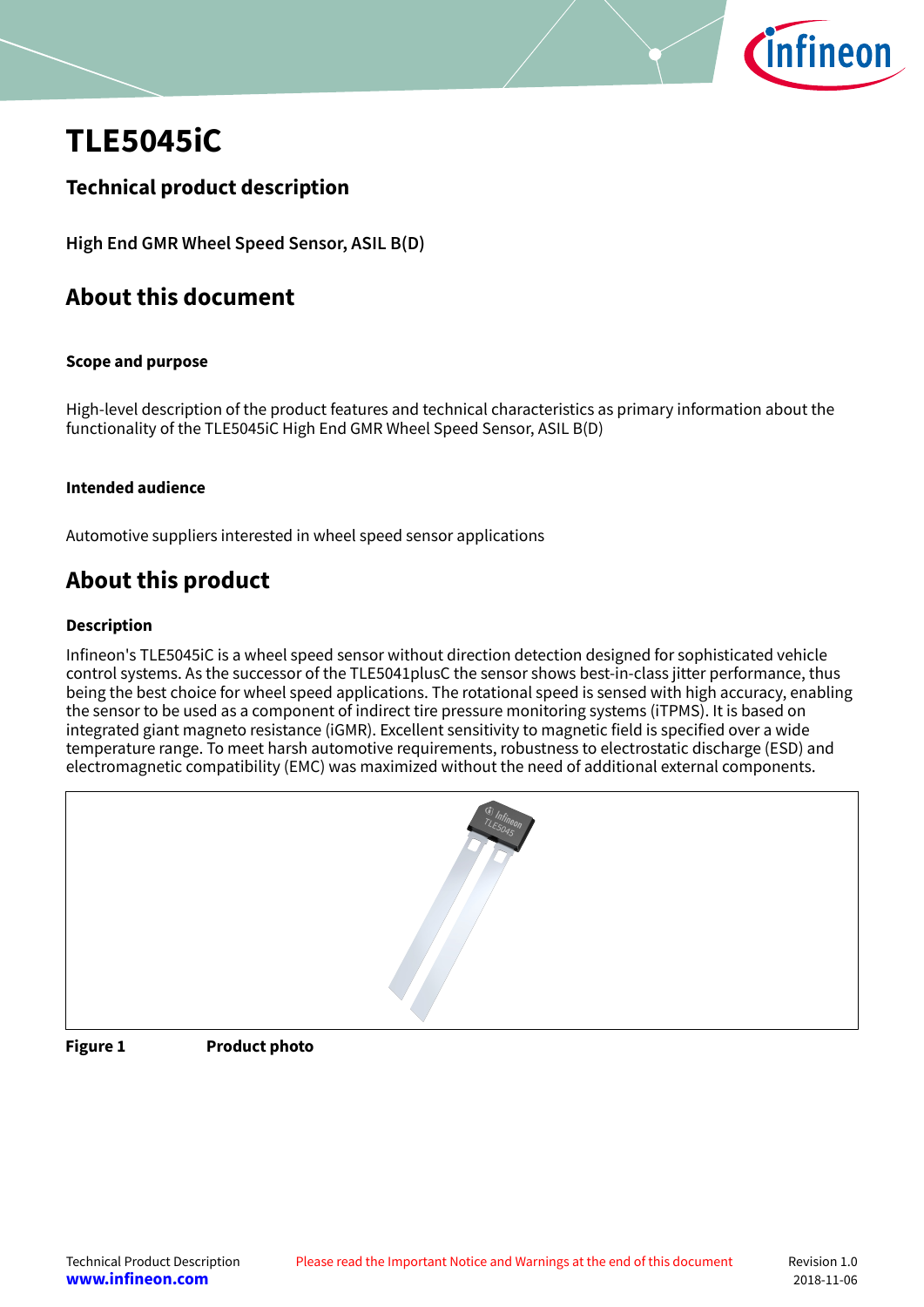## **About this product**



## **Features & Benefits**

- Developed according to ISO 26262, compliant with the requirements of ASIL B(D)
- Low jitter 0.02% due to high switching accuracy enables iTPMS
- Two-wire current interface 7mA/14mA providing speed information
- Wide operating junction temperature range -40°C to 190°C
- Robustness against external magnetic disturbances up to 2mT through differential sensing principle
- High sensitivity enables outstanding air gap performance along with immunity against y-displacement effects
- Small sensor package 5x3mm without need of external capacitor saves module size, increases robustness against mechanical stress, and enables design freedom
- Advanced EMC concept maximizes the availability of the sensor signal
- New established Micro Break feature designed to be immune against disturbances on supply line

#### **Order Information**

| <b>Type</b>    | <b>Description</b>                                                                               | <b>Ordering</b><br><b>Number</b> |
|----------------|--------------------------------------------------------------------------------------------------|----------------------------------|
| TLE5045iC-R050 | Speed only sensor optimized for use with load resistor $R_m \leq$<br>50 $\Omega$                 | SP001649080                      |
| TLE5045iC-R100 | Speed only sensor optimized for use with load resistor 50 $\Omega \leq$<br>$R_m \leq 100 \Omega$ | SP001216864                      |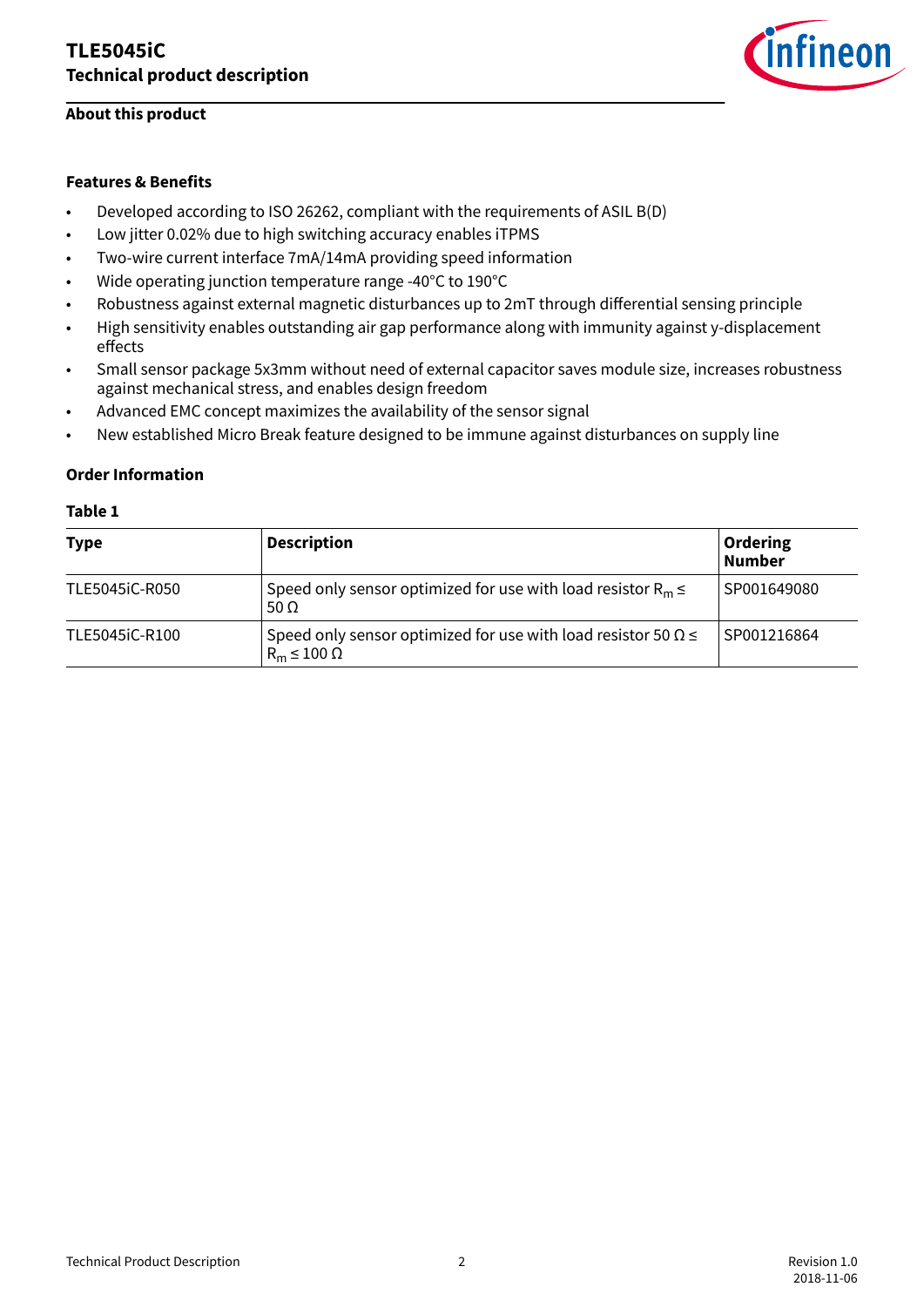

## Table of contents

## **Table of contents**

| $\mathbf{1}$   |  |
|----------------|--|
| $\overline{2}$ |  |
| 3              |  |
| 4              |  |
| 5              |  |
| 6              |  |
| $\overline{7}$ |  |
| 8              |  |
| 9              |  |
| 10             |  |
|                |  |
|                |  |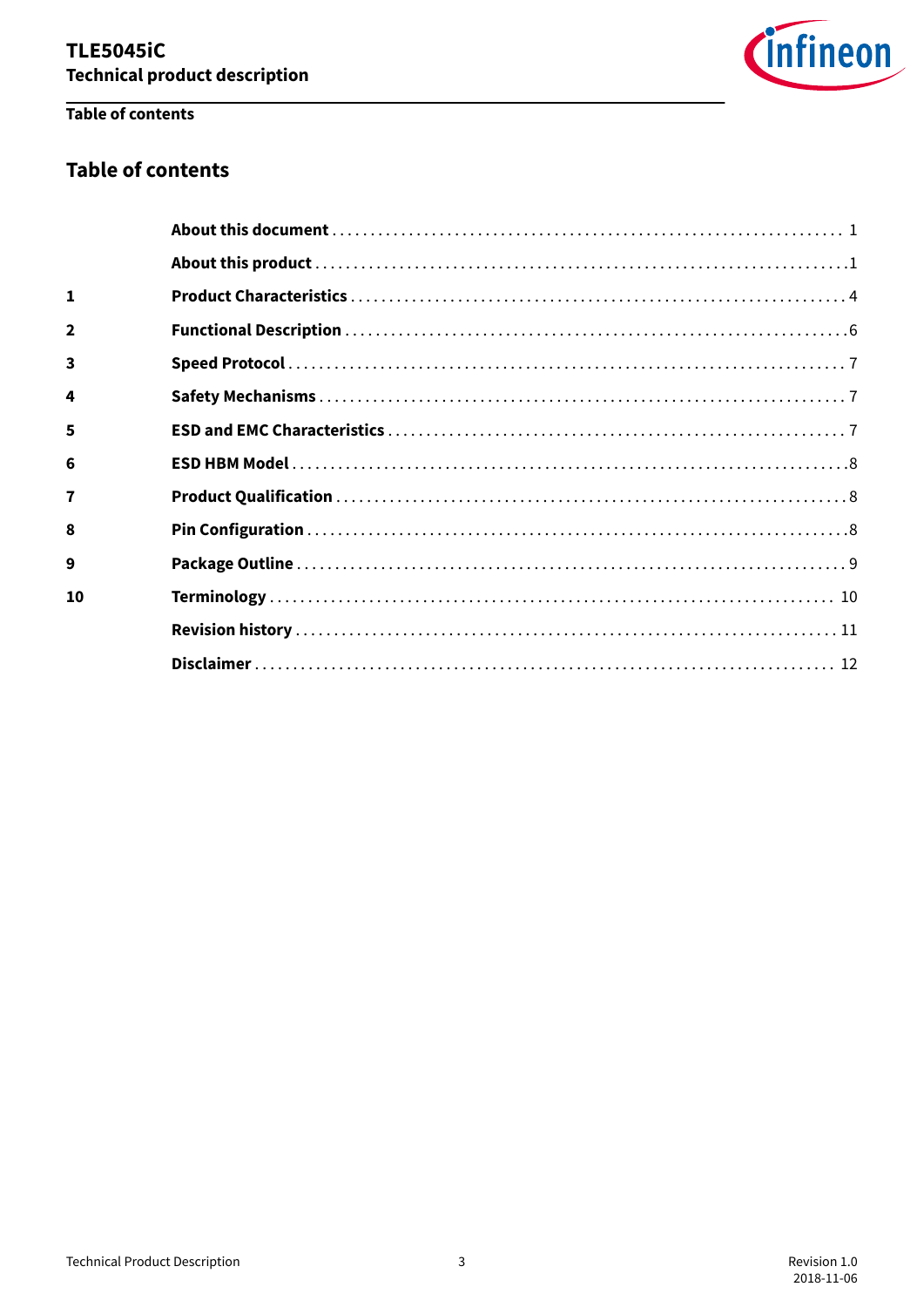

## <span id="page-3-0"></span>**1 Product Characteristics**

## **1 Product Characteristics**

## **Absolute Maximum Ratings**

Stresses above the maximum values listed here may cause permanent damage to the device.

#### **Table 2**

| <b>Parameter</b>      | Symbol                           | Min.   | Typ.                     | Max. | <b>Unit</b>  | <b>Note / Test Condition</b>                                            |
|-----------------------|----------------------------------|--------|--------------------------|------|--------------|-------------------------------------------------------------------------|
| Supply voltage        | V <sub>DD</sub>                  |        |                          | 24   | ٧            | max. 30 min @ T <sub>J</sub> = 25 +/- 5°C                               |
|                       |                                  | $-0.6$ | $\overline{\phantom{a}}$ |      | ٧            | T <sub>J</sub> < 80°C, I <sub>DD</sub> reverse current limit<br>applies |
| Reverse current       | l <sub>DD</sub>                  | $-200$ | $\overline{\phantom{a}}$ |      | mA           | $t = max 4 h$                                                           |
| Junction temperature  | T,                               | $-40$  | $\overline{\phantom{a}}$ | 190  | $^{\circ}$ C | max 4 h, < 16.5 V                                                       |
| Magnetic flux density | $B_{\text{max}x}$<br>$B_{max_y}$ |        |                          | 250  | mT           | max. 1 min @ $T_A \leq 85^{\circ}C$                                     |
|                       | $B_{\text{max}\_Z}$              |        |                          | 500  | mT           | max. 1 min @ $T_A \leq 85^{\circ}C$                                     |

#### **Operating Range**

The following operating conditions must not be exceeded in order to ensure correct operation.

| <b>Parameter</b>                                                                         | Symbol                                           | Min.  | Typ. | Max.           | Unit         | <b>Note / Test Condition</b> |
|------------------------------------------------------------------------------------------|--------------------------------------------------|-------|------|----------------|--------------|------------------------------|
| Supply voltage                                                                           | $V_{DD}$                                         | 5.2   |      | 20             | ۷            | TLE5045iC-R100               |
|                                                                                          | $V_{DD}$                                         | 4.25  |      | 20             | ٧            | TLE5045iC-R050               |
| <b>Operating Temperature</b>                                                             | $T_{\rm J}$                                      | -40   |      | 190            | $^{\circ}$ C |                              |
| Magnetic signal frequency                                                                | Imag                                             | 0.03  |      | 3000           | Hz           |                              |
| Minimum differential magnetic<br>input signal amplitude,<br>magnetic encoder application | $dB$ <sub>limit_x</sub><br>T <sub>A</sub> = 25°C | 70    | 90   | 110            | $\mu$ T      | 99% criterium                |
| Magnetic induction amplitude<br>at each GMR                                              | $B_{x}$                                          | $-25$ |      | 25             | mT           |                              |
| sensing element                                                                          |                                                  |       |      |                |              |                              |
| Dynamic and static<br>homogeneous external<br>disturbance fields                         | $B_{\text{ext}\_$ XYZ                            | $-2$  |      | $\overline{2}$ | mT           | no unwanted pulses           |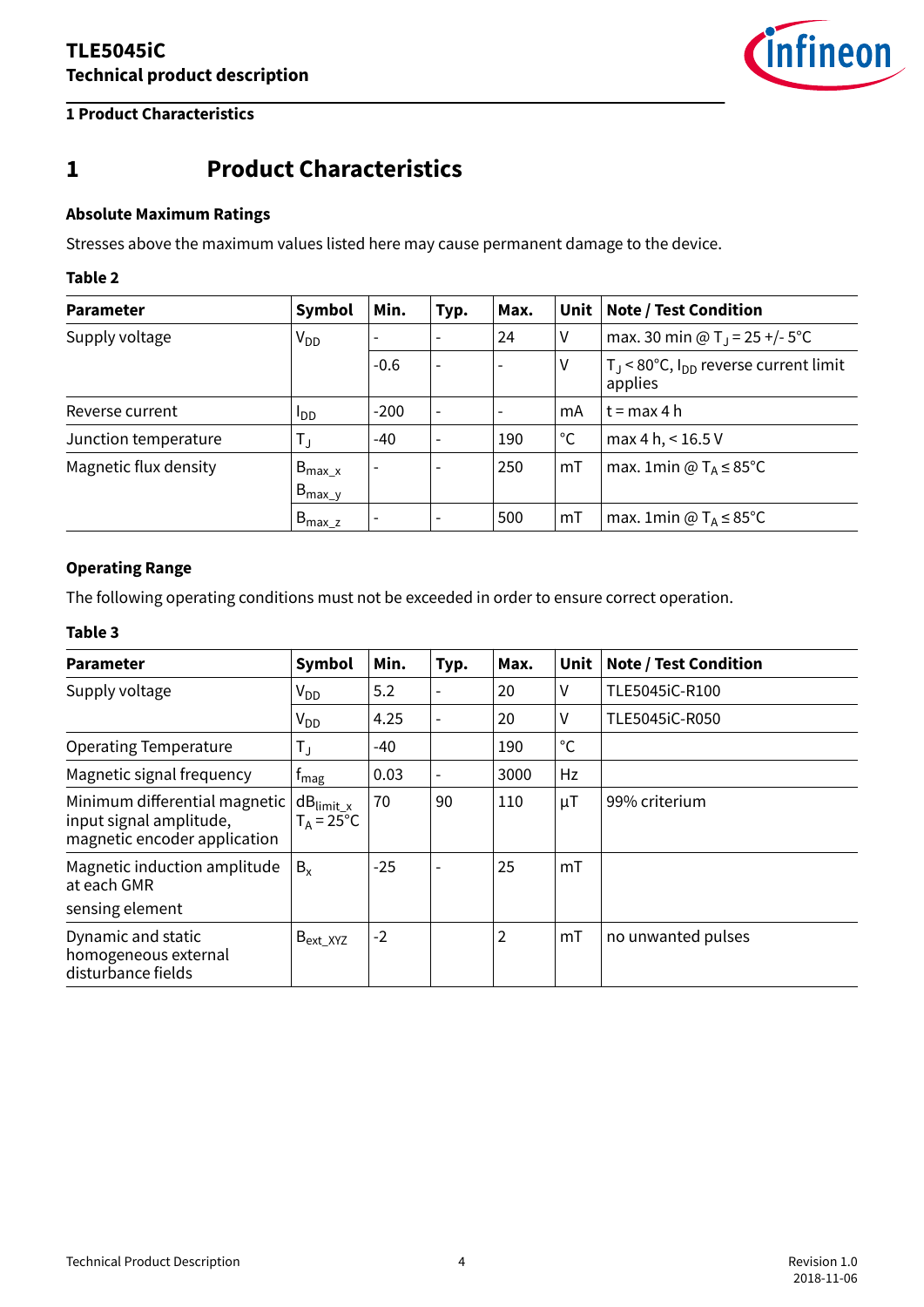## **1 Product Characteristics**



## **Functional Parameters**

The magnetic input is assumed sinusoidal with constant amplitude and offset. The typical values shown below are valid for V<sub>DD</sub> = 12 V and T<sub>A</sub> = 25°C. For a more detailed specification please refer to our product datasheets which are available on request.

| <b>Parameter</b>                                  | <b>Symbol</b>    | Min. | Typ.           | Max. | Unit          | <b>Note / Test Condition</b>                                                 |
|---------------------------------------------------|------------------|------|----------------|------|---------------|------------------------------------------------------------------------------|
| Period jitter                                     | $S_{\text{jit}}$ |      | ±0.02          |      | $\frac{0}{0}$ | $\pm 1$ $\sigma$ value                                                       |
| Duty cycle                                        | DC               | 40   |                | 60   | $\%$          | in calibrated mode                                                           |
| Supply current during static<br>output low state  | I <sub>low</sub> | 5.95 | $\overline{1}$ | 8.05 | mA            |                                                                              |
| Supply current during static<br>output high state | <b>I</b> high    | 11.9 | 14             | 16.1 | mA            |                                                                              |
| Current level for indicating<br>errors            | <b>E</b> rror    | 1    | 3.5            | 3.8  | mA            |                                                                              |
| Output current slew rate                          | $SR_r, SR_f$     | 11   |                | 28   | mA/<br>μs     | $SR_r = (I_{90\%} - I_{10\%}) / t_r$<br>$SR_f = (I_{90\%} - I_{10\%}) / t_f$ |
| Switch-off voltage                                | $V_{reset}$      |      |                | 3.5  | $\vee$        | direct on sensor pins                                                        |
| Supply voltage hysteresis                         | $V_{Hys}$        | 1.5  |                | 1.7  | $\vee$        | TLE5045iC-R100                                                               |
| Supply voltage hysteresis                         | $V_{Hys}$        | 0.65 |                | 0.75 | V             | TLE5045iC-R050                                                               |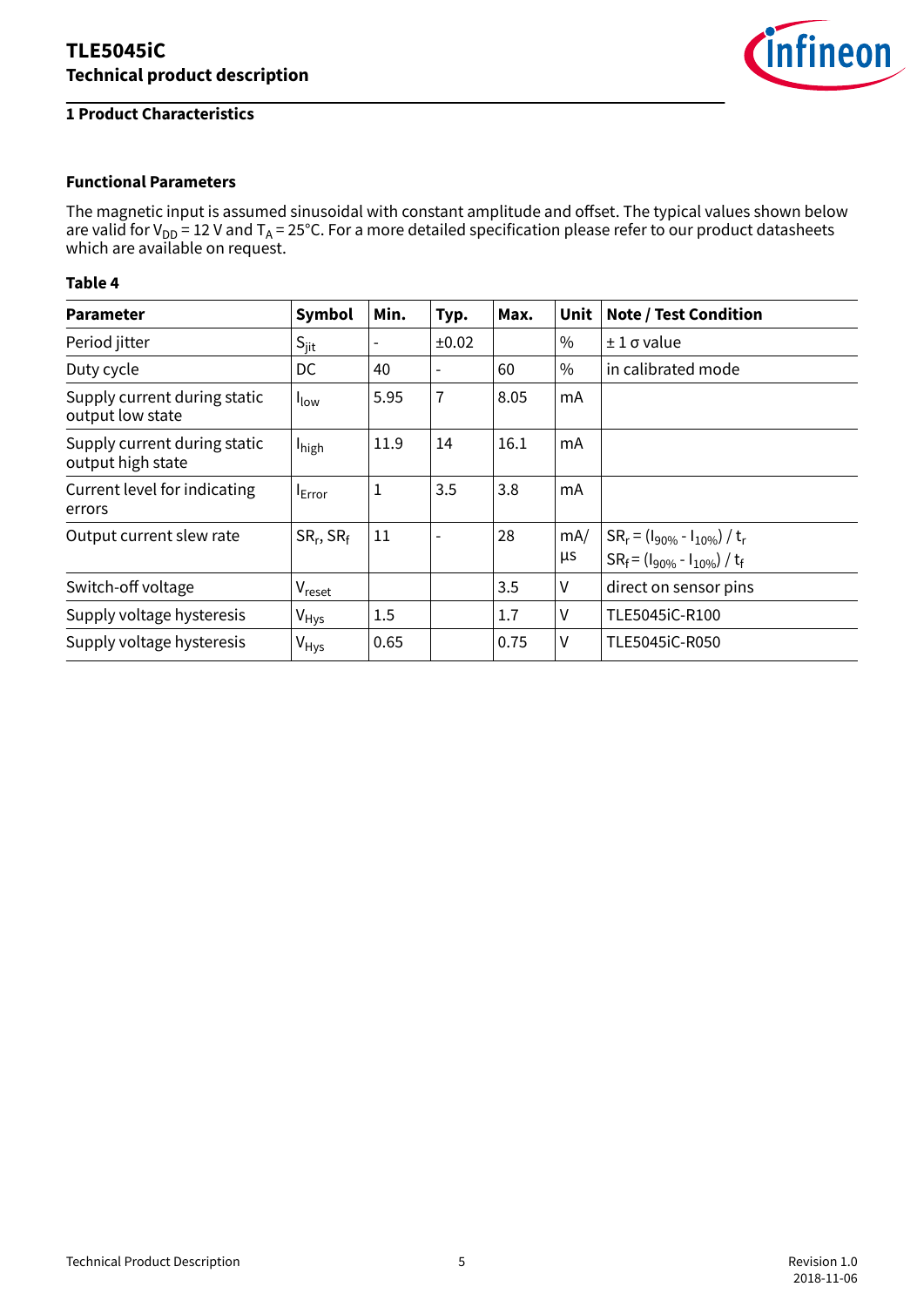



## <span id="page-5-0"></span>**2 Functional Description**

## **2 Functional Description**

The sensor element has a magnetic interface to detect the increments of a magnetized encoder: the sensing principle is based on the giant magneto resistance (GMR) principle sensitive to magnetic fields in x-direction. It is designed for maximum sensitivity and suppression of homogeneous fields.

In the figure below the typical placement of the TLE5045iC facing a magnetic encoder wheel is shown. The figure also indicates the coordinate system, which is valid throughout this document.





**Figure 2 Typical placement of the TLE5046iC**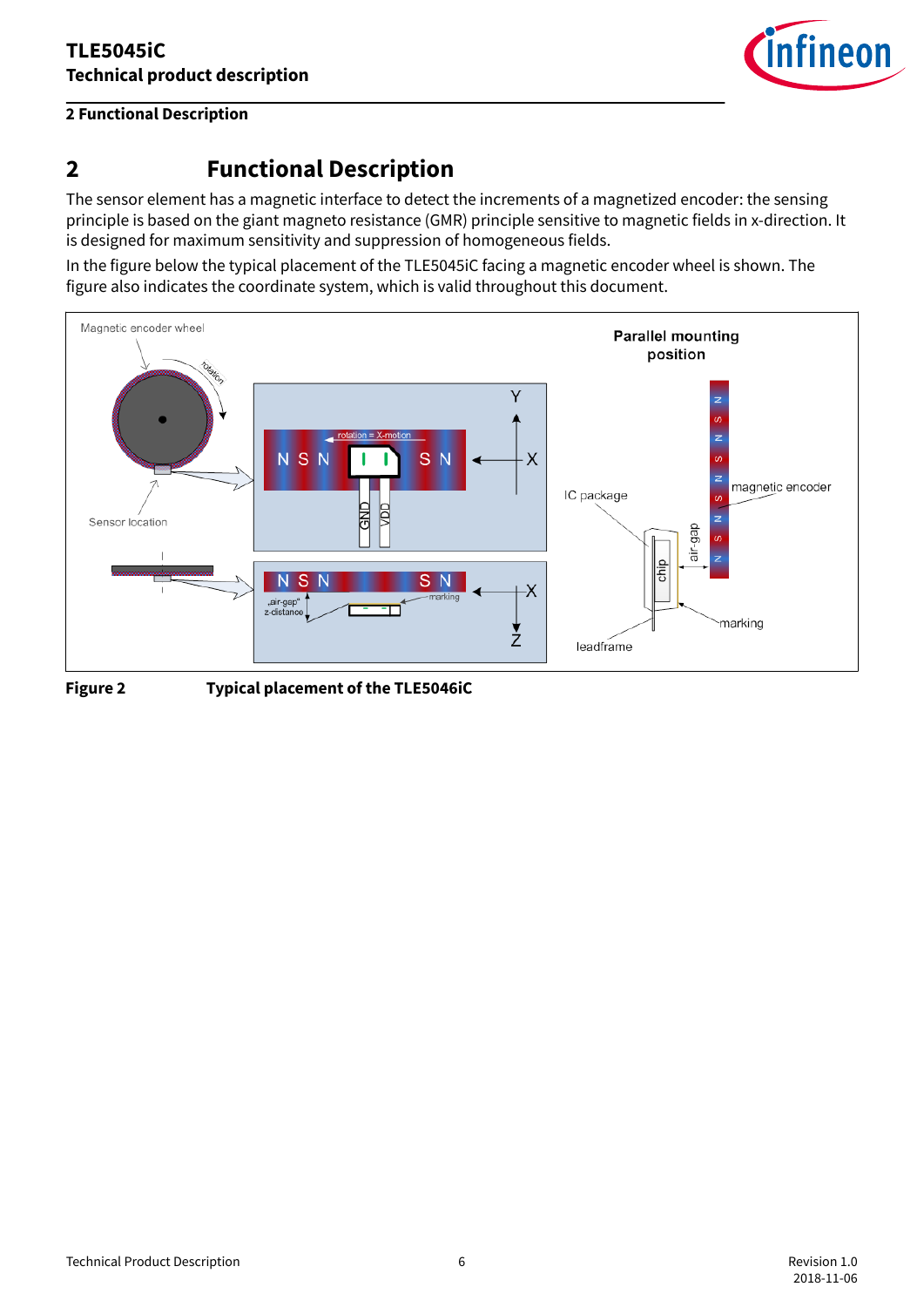

## <span id="page-6-0"></span>**3 Speed Protocol**

## **3 Speed Protocol**

The first output pulse is generated when the input field exceeds the minimal magnetic threshold 2 x dB<sub>limit</sub>. After minimum and maximum are detected and offset is compensated, output switching occurs at zerocrossing of the differential magnetic signal.



**Figure 3 Signal output pulse**

## **4 Safety Mechanisms**

The TLE5045iC offers safety features to support the Automotive Safety Integrity Level ASIL B and is designed to be used in ASIL D systems.

An embedded safety concept was developed to notify the Control System in case of an internal error by setting the output current level to a constant failure indication level  $I_{Error}$ .

Following safety mechanisms have been implemented:

- Undervoltage detection: This safety mechanism detects voltage drops to values where the correct functionality of the circuitry is no more ensured. The sensor remains in this state until the error condition is solved and  $V_{DD}$  is back into normal operating range.
- Detection of discrepancy between number of active fuses and internally stored number of fuses: This safety mechanism compares the active fuse bits against the internal stored quantity. The sensor remains in this failure indication state  $I_{Error}$  until the device is powered off and on again and the error condition is not present any longer.

The entirety of Infineon experience has been used to identify and prevent common cause of failure in the application including EMC disturbances and mechanical tolerances. An advanced EMC concept, inclusive of microbreak feature, without the need of external components, maximizes the availability of the sensor signal at the electrical interface. Also, the speed algorithm is designed for fast start-up and optimization of duty cycle. The extremely low jitter of the sensor contributes to high time accuracy of the speed signal.

TLE5045iC is accompanied by accurate safety analysis and complete documentation to enable the system integrator to quickly evaluate the compatibility with the system/item and start the integration process. A detailed description of how the sensor is to be used in an ISO26262 compliant system can be found in the Safety Manual and Safety Analysis Summary Report, which are available on request.

## **5 ESD and EMC Characteristics**

The TLE5045iC is characterized according to the IC level EMC requirements described in the "Generic IC EMC Test Specification" Version 2.0 from 2014. EMC testreport is available on request.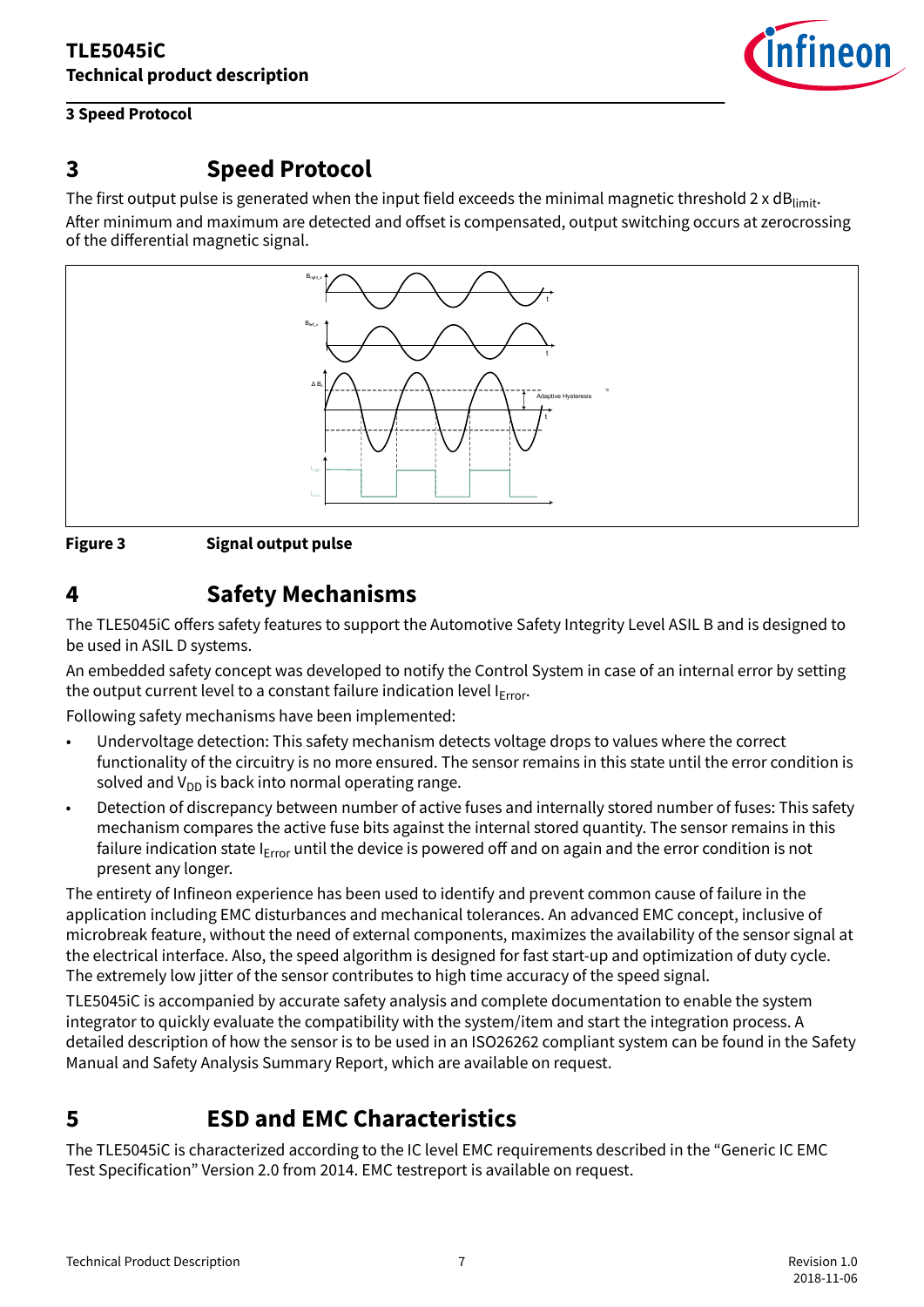

## <span id="page-7-0"></span>**6 ESD HBM Model**

Additionally component level EMC characterizations are performed according to ISO 7637-2:2011, ISO 7637-3:2007 and ISO 16750-2:2010 regarding pulse immunity, and CISPR 25 (2009-01) Ed. 3.0 regarding conducted emissions.

## **6 ESD HBM Model**

#### **Table 5**

| <b>Parameter</b>   | Symbol | ∣Min.                    | Typ. | Max. | Unit | <b>Note / Test Condition</b>                      |
|--------------------|--------|--------------------------|------|------|------|---------------------------------------------------|
| <b>ESD Voltage</b> | ∨нвм   | $\overline{\phantom{0}}$ |      | ±12  | , kV | Method AEC-Q100 Rev H (1.5 k $\Omega$ ,<br>100 pF |

## **7 Product Qualification**

Product qualification according to AEC-Q100 Grade 0 is performed.

## **8 Pin Configuration**

## **Table 6**

| Pin No. | Symbol     | Function       |
|---------|------------|----------------|
| ᅩ       | <b>VDD</b> | Supply voltage |
| ◠<br>∠  | GND        | Ground         |





**Figure 4 Pin configuration**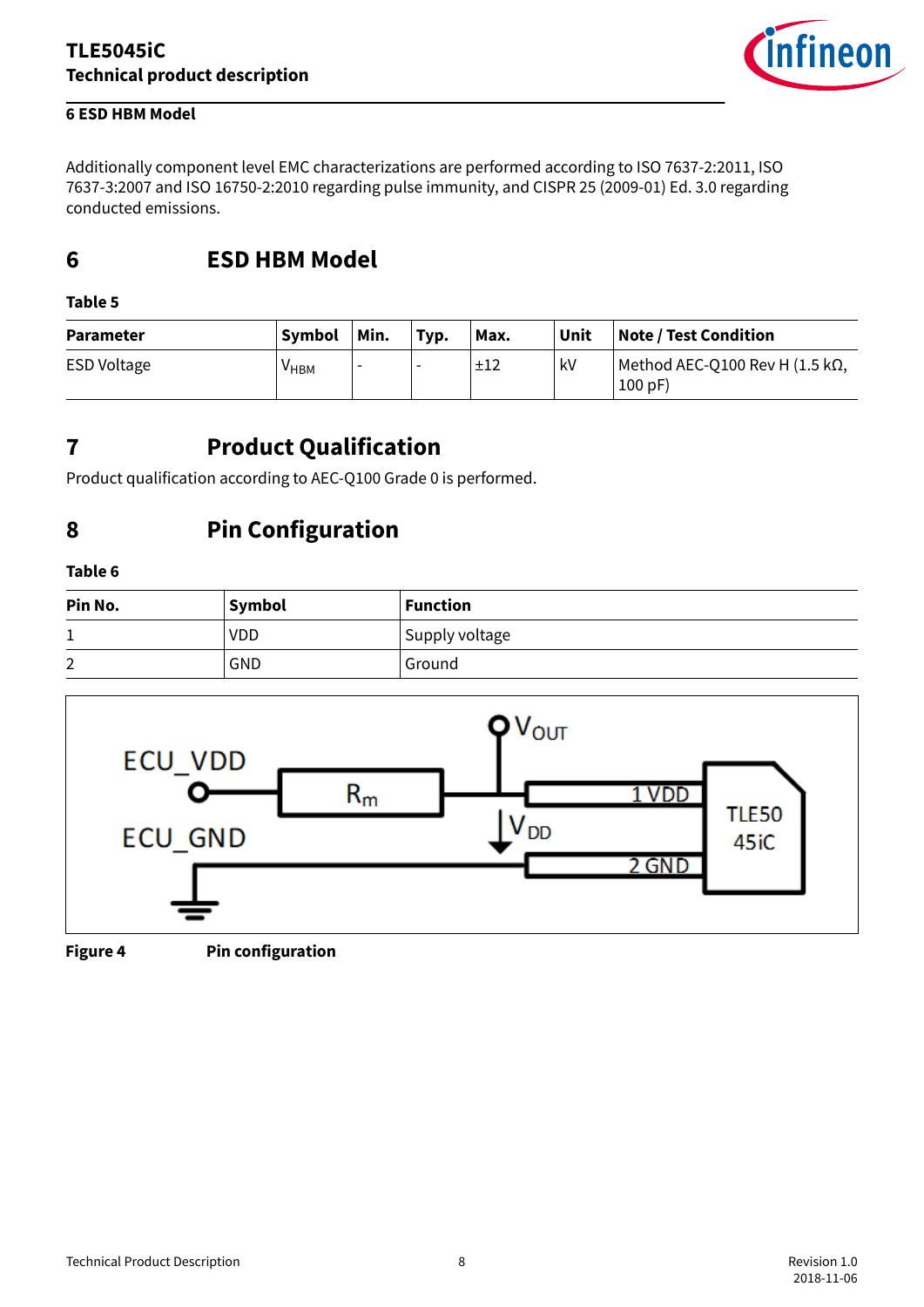## <span id="page-8-0"></span>**TLE5045iC Technical product description**





## **9 Package Outline**

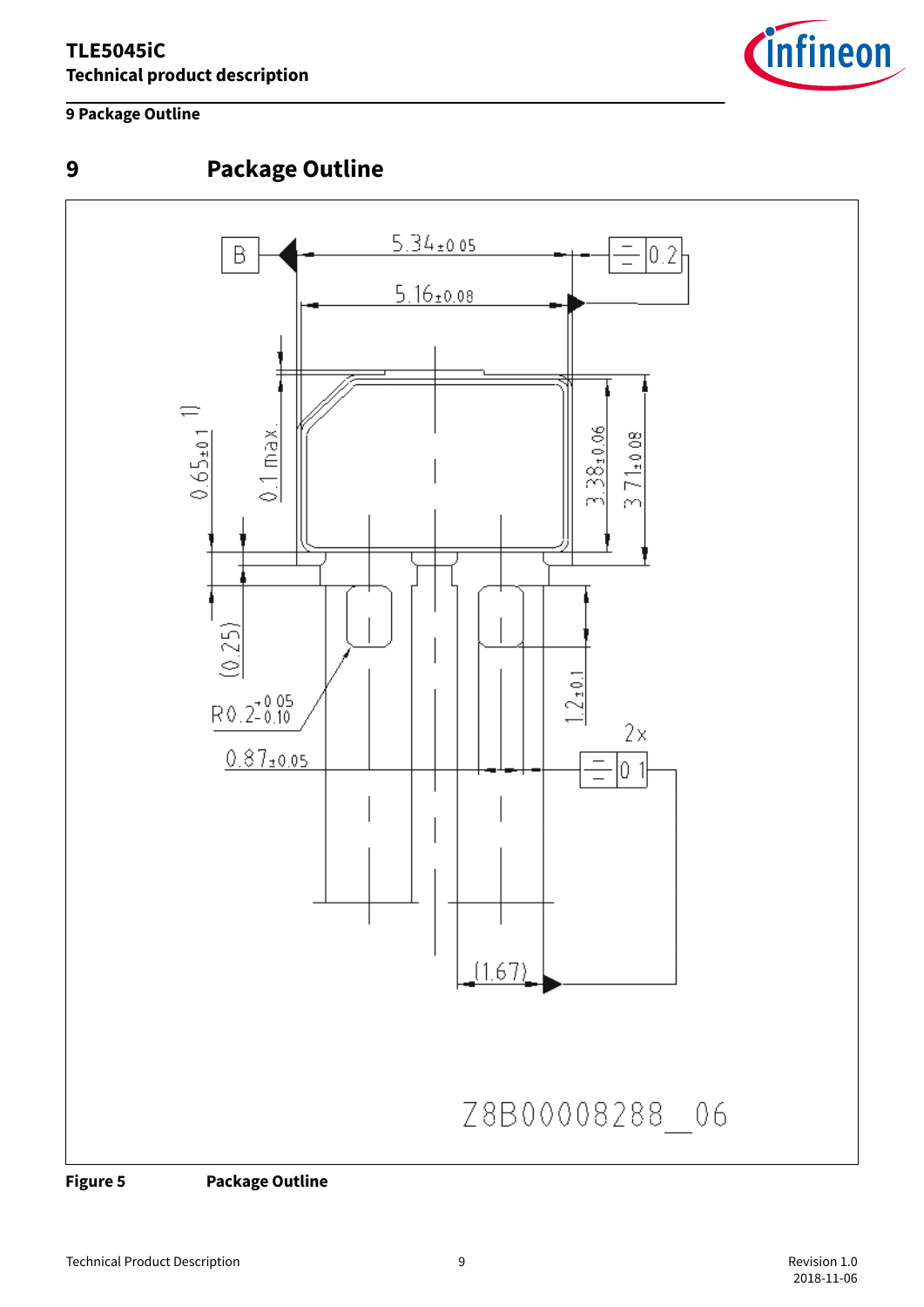

<span id="page-9-0"></span>**10 Terminology**

# **10 Terminology**

| μs           | microsecond                                                     |
|--------------|-----------------------------------------------------------------|
| $\mu T$      | micro-Tesla                                                     |
| Α            | Ampere                                                          |
| <b>AEC</b>   | <b>Automotive Electronics Council</b>                           |
| ΑK           | Arbeitskreis                                                    |
| <b>ASIC</b>  | application specific integrated circuit                         |
| <b>ASIL</b>  | automotive safety integrity Level                               |
| C            | Celsius                                                         |
| <b>CISP</b>  | Comité international spécial des perturbations radioélectriques |
| <b>EMC</b>   | electromagnetic compatibility                                   |
| <b>ESD</b>   | electrostatic discharge                                         |
| <b>GMR</b>   | giant magneto resistance                                        |
| <b>GND</b>   | ground                                                          |
| h            | hour                                                            |
| <b>HBM</b>   | human body model                                                |
| Hz           | Hertz                                                           |
| IC           | integrated circuit                                              |
| <b>iGMR</b>  | integrated giant magneto resistance                             |
| <b>ISO</b>   | International Organization for Standardization                  |
| <b>iTPMS</b> | integrated tire pressure monitoring system                      |
| kΩ           | kilo-Ohm                                                        |
| kV           | kilo-Volt                                                       |
| mA           | milli-Ampere                                                    |
| min          | minute                                                          |
| mm           | millimeter                                                      |
| ms           | millisecond                                                     |
| mT           | milli-Tesla                                                     |
| Ω            | Ohm                                                             |
| pF           | picofarad                                                       |
| <b>PWM</b>   | pulse width modulation                                          |
| V            | Volt                                                            |
| <b>VDD</b>   | supply voltage                                                  |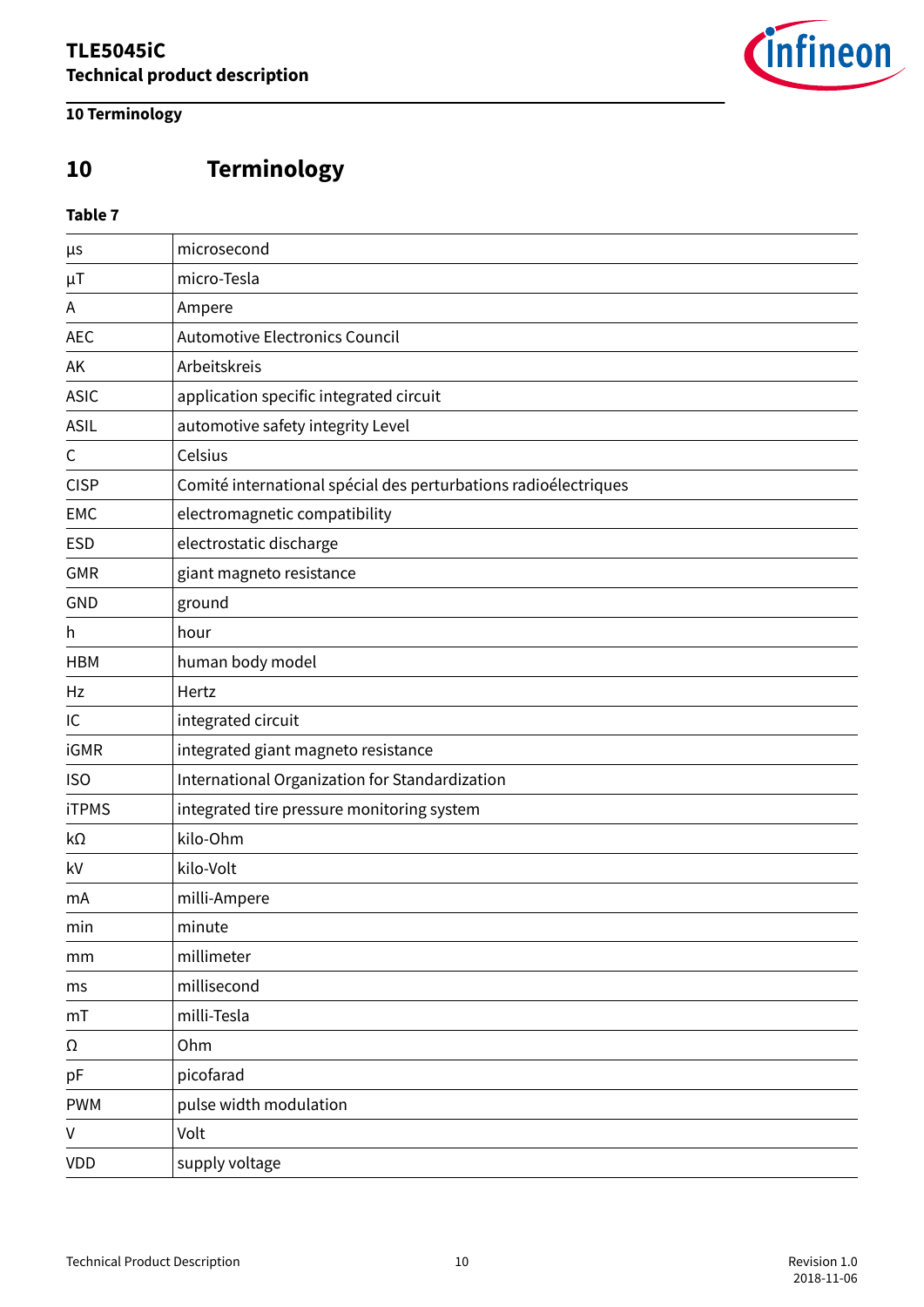<span id="page-10-0"></span>**Revision history**



# **Revision history**

| <b>Document</b><br>version | Date of<br>release | <b>Description of changes</b> |
|----------------------------|--------------------|-------------------------------|
| 1.0                        | 2018-11-06         | Initial version               |